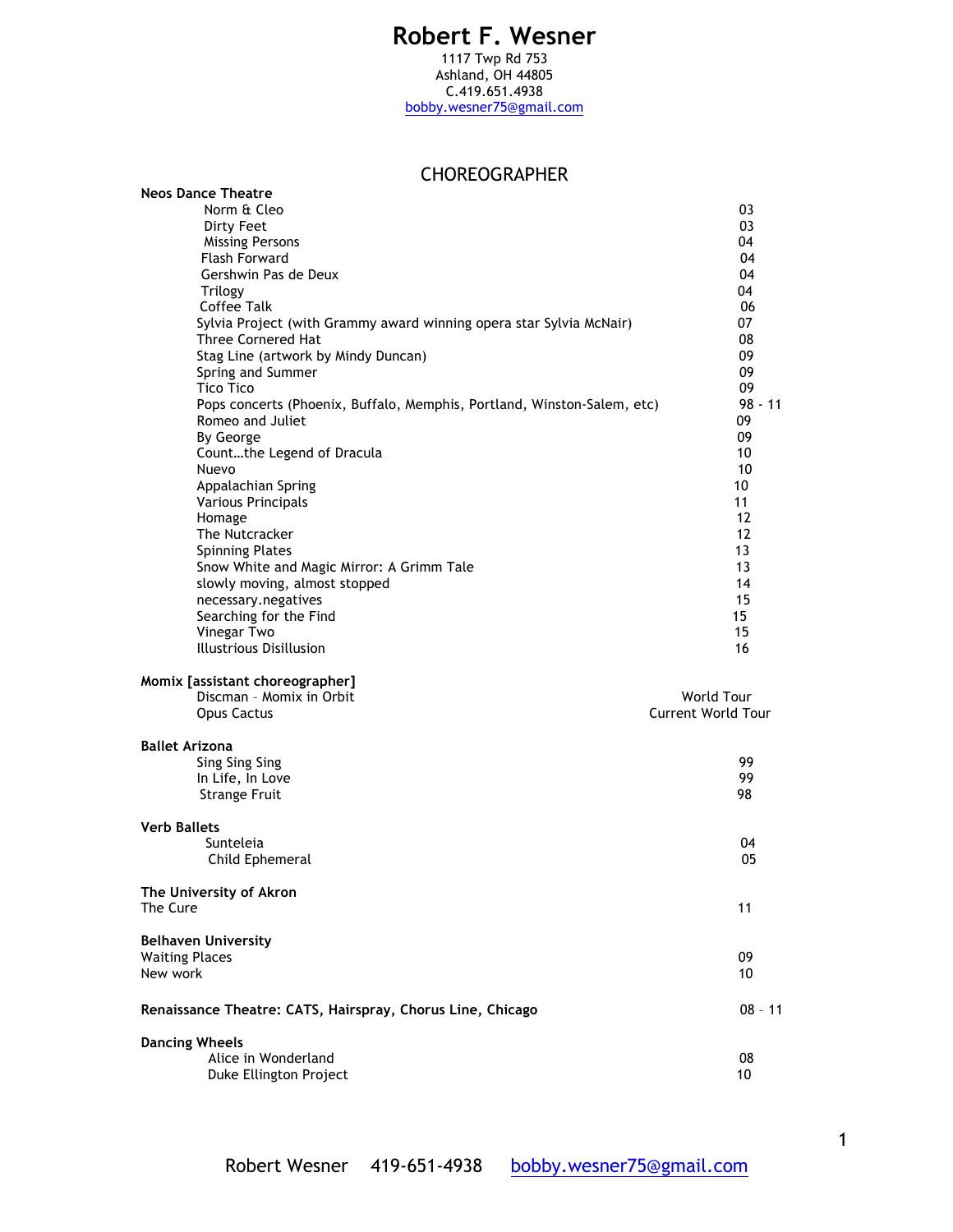| <b>Ad Deum Dance Company</b><br>Change My Name                                                                                                                                                                                                                                                             | 07                                     |
|------------------------------------------------------------------------------------------------------------------------------------------------------------------------------------------------------------------------------------------------------------------------------------------------------------|----------------------------------------|
| Masterworks Summer Festival<br><b>Bach Brandenburg Concertos</b><br>Mendelssohn Symphony No. 4, Italian                                                                                                                                                                                                    | 09<br>10                               |
| <b>Phoenix Symphony</b><br>Pops Concerts<br>New Year's Eve Variety Concerts                                                                                                                                                                                                                                | $01 - 02$<br>$98 - 04$                 |
| <b>Phoenix Symphony Chamber Orchestra</b><br>Mozart German Dances                                                                                                                                                                                                                                          | 01                                     |
| <b>Cleveland Pops</b>                                                                                                                                                                                                                                                                                      | $05 - 12$                              |
| <b>Ashland Symphony Orchestra</b>                                                                                                                                                                                                                                                                          | $03 - 05$                              |
| <b>Ashland Regional Ballet</b><br>Creation<br>The Fall [performed at Regional Dance America, RDA]<br>Rondo Capriccioso [performed at RDA]<br>Song of Solomon [performed at RDA - gala status]<br>De Fledermaus<br>Firebird, after Hellie Schussler<br>Enduring, after Hellie Schussler [RDA - gala status] | 01<br>01<br>01<br>02<br>03<br>05<br>05 |
| School of Ballet Arizona - directed by Ki Wan Han<br>Summertime                                                                                                                                                                                                                                            | 98                                     |

# DANCER

| <b>Neos Dance Theatre</b>              |                       | $2008$ - present |
|----------------------------------------|-----------------------|------------------|
| <b>Ballet Arizona - Company Member</b> |                       | $95 - 01$        |
| <b>Principal Roles</b>                 |                       |                  |
| Nutcracker [Ib Anderson]               | "Drosselmeyer"        | 00               |
| Company B [Paul Taylor]                | "Tico"                | 00               |
| Carmina Burana [Earnst Uthoff          | "The Jester"          | 99               |
| Romeo and Juliet [Michael Uthoff]      | "Tybalt"              | 99               |
| Greentable [Kurt Jooss]                | "Profiteer"           | 98               |
| The Moor's Pavane [Jose Limón]         | "lago"                | 00               |
| Giselle [staged by Fredrick Franklin]  | "Hilarion"            | 99               |
| Soloist Roles                          |                       |                  |
| Skinny Puzzle [Dwight Rhoden]          |                       | 01               |
| HELLBLONDEGROOVE [Kevin O'Day]         |                       | 99               |
| Opus Cactus [Moses Pendleton]          |                       | 99               |
| Leaves are Fading [Anthony Tudor]      |                       | 99               |
| Lands Edge [Pilobolus]                 | "The Fool" & "A Twin" | 98               |
| Lady Lost Found [Danny Ezralow]        |                       | 98               |
| Lilac Garden [Anthony Tudor]           |                       | 98               |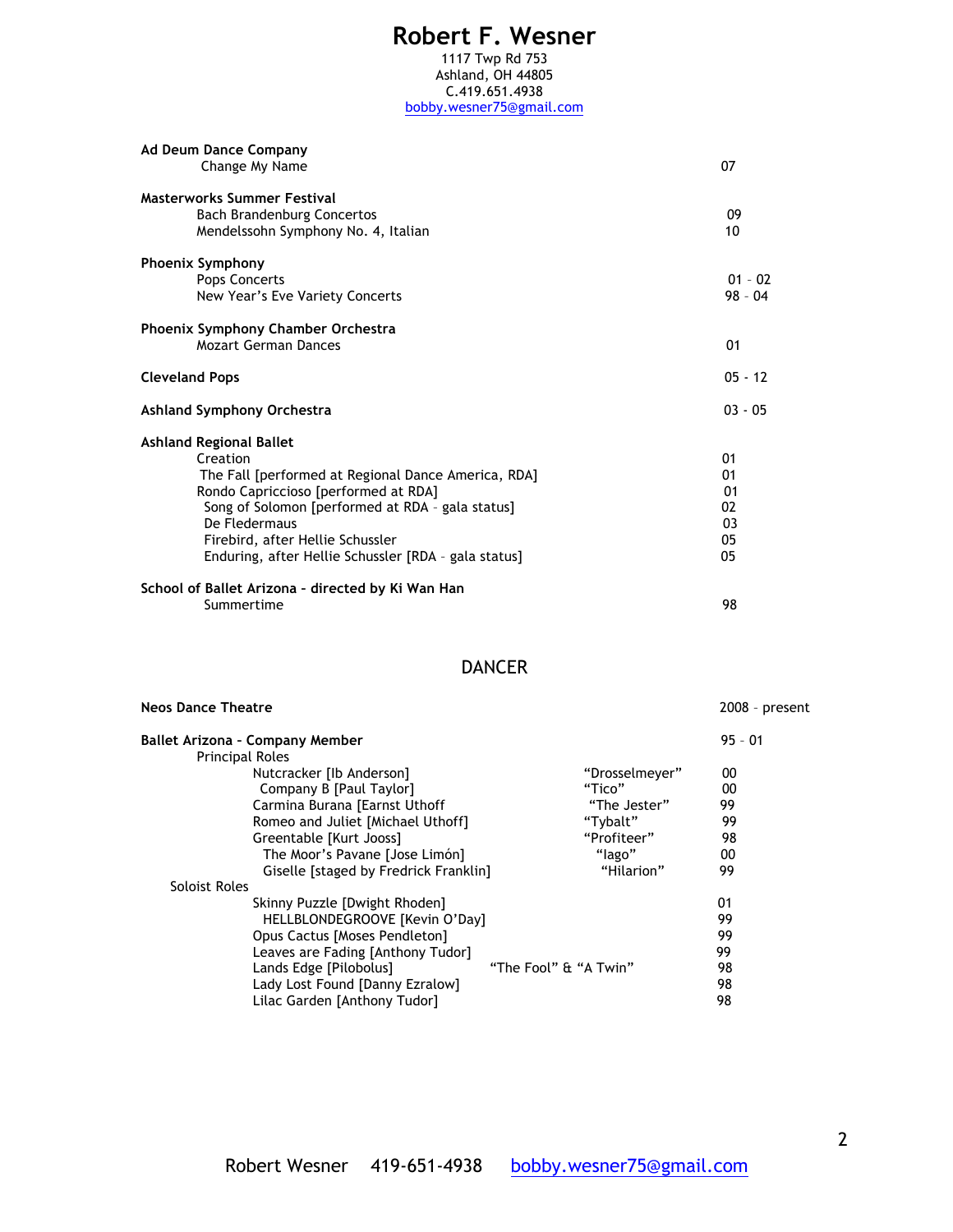#### **Robert F. Wesner** 1117 Twp Rd 753 Ashland, OH 44805 C.419.651.4938 bobby.wesner75@gmail.com

| <b>Momix Italian Tour</b>                                            |        | 99         |
|----------------------------------------------------------------------|--------|------------|
| <b>Verb Ballets</b>                                                  |        |            |
| Esplanade [Paul Taylor]                                              |        | 04         |
| The Envelope [David Parsons]                                         |        | 03<br>- 04 |
| Chichester Psalms [Hernando Cortez]                                  |        | 04         |
| Continuo [Antony Tudor]                                              |        | 04         |
| Carmina Burana [Hernando Cortez]                                     |        | 05         |
| Appalachian Spring [Martha Graham]                                   |        | 05         |
| <b>Ashland Regional Ballet</b>                                       |        |            |
| <b>Principal Dancer</b>                                              |        | $01 - 07$  |
| Barn Dance [Hellie Schussler]                                        | "Clem" | $03 - 04$  |
| <b>Phoenix Symphony - Featured Dancer/Choreographer</b>              |        | $98 - 04$  |
| <b>Guest Artist: Dancing Wheels, Renaissance Theatre, &amp; more</b> |        | $00 - 11$  |

# TEACHING EXPERIENCE

| Oberlin College - Guest Instructor<br>The University of Akron's Dance Institute | Fall 2012 - Present<br>11 - Present |
|---------------------------------------------------------------------------------|-------------------------------------|
| <b>Neos Dance Theatre</b>                                                       |                                     |
| Company Class                                                                   | 04 - Present                        |
| Belhaven University - Adjunct professor                                         | $07 - 09$                           |
| <b>Mansfield City School District</b>                                           | $04 - 05$                           |
| Entertainment/Marketing Dance                                                   |                                     |
| Recreational Center - downtown Phoenix Arizona                                  | 00                                  |
| <b>Verb Ballet</b>                                                              |                                     |
| Company Class                                                                   | $04 - 05$                           |
| <b>Central Ohio Youth Ballet</b>                                                |                                     |
| Company Class                                                                   | $02 - 04$                           |
| <b>Opus II Dance Studio</b>                                                     |                                     |
| Advanced Ballet                                                                 | $01 - 08$                           |
| High - Intermediate Ballet                                                      | $01 - 08$                           |
| Advanced Modern                                                                 | $02 - 07$                           |
| Tap 6                                                                           | 03                                  |
| <b>Ashland Regional Ballet</b>                                                  |                                     |
| Company Class, Ballet                                                           | $01 - 07$                           |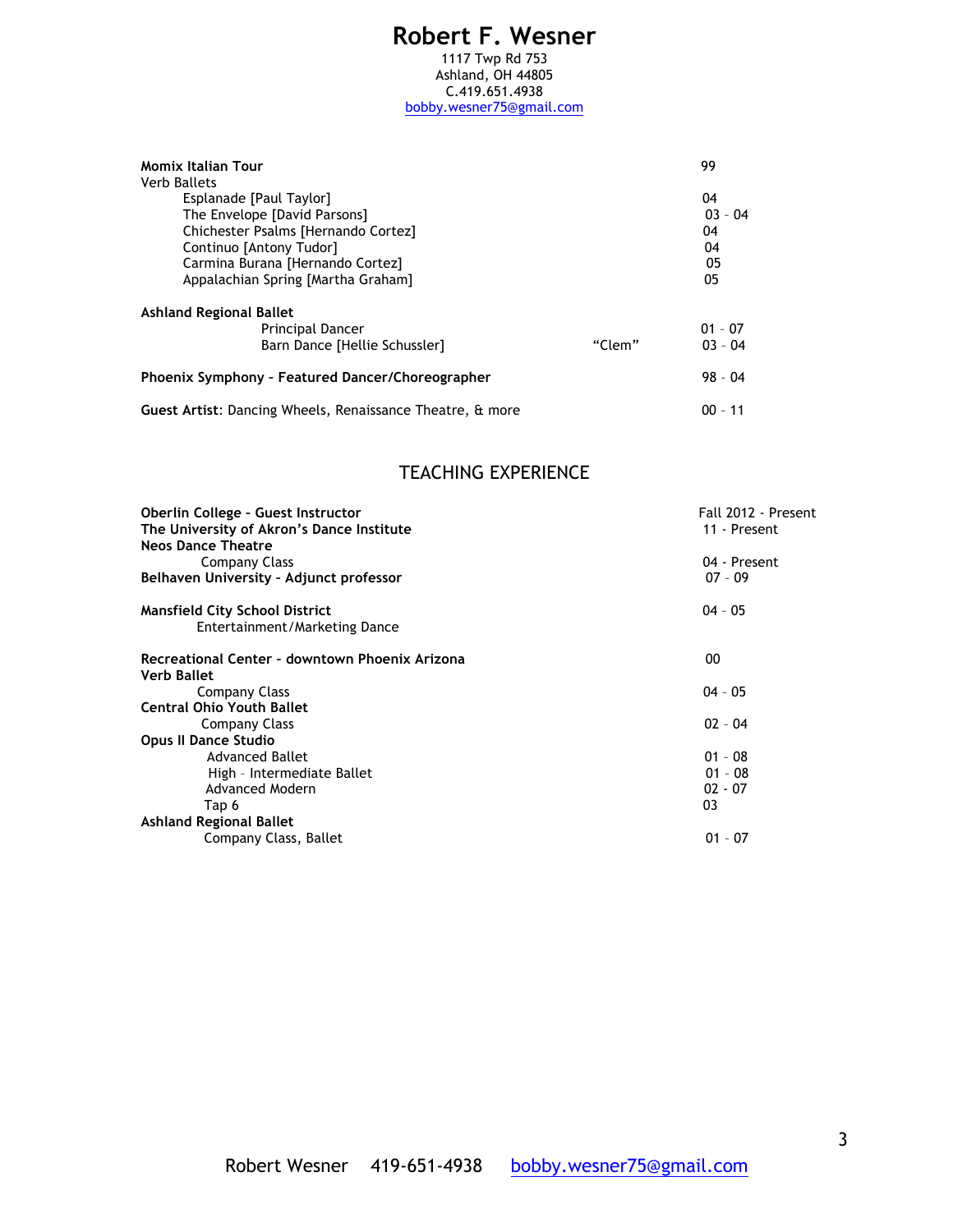## OUTREACH PROGRAMS

|           | Ballet Arizona Outreach Program<br>An extensive outreach program dedicated to serving underprivileged children<br>in the Phoenix area. With this program, I was able to dance for and educate over<br>twenty-five thousand children within four years. | 95-99     |
|-----------|--------------------------------------------------------------------------------------------------------------------------------------------------------------------------------------------------------------------------------------------------------|-----------|
| Class Act |                                                                                                                                                                                                                                                        |           |
|           | <b>Phoenix Public Schools</b>                                                                                                                                                                                                                          | 97-98     |
|           | "Lets Dance" Ashland Regional Ballet, Outreach Coordinator<br>Performing and teaching in public schools and for civic organizations in<br>the Ashland and Mansfield area.                                                                              | $01 - 04$ |
|           | Verb Ballets Outreach Programs<br>Performing and teaching in public schools in and around the Cleveland area.                                                                                                                                          | $04 - 05$ |
|           | Neos Dance Theatre - Ontario, Stingel Elementary Residency<br>Teaching third graders to move creatively to music.                                                                                                                                      | $02 - 12$ |

#### DANCE RELATED WORK

| <b>Artistic Director, Neos Dance Theatre</b>                                                                                                                                                 | $04-16$   |
|----------------------------------------------------------------------------------------------------------------------------------------------------------------------------------------------|-----------|
| Development<br>Grant Writing with grants awarded from \$1,000 - \$40,000<br>Annual Campaigns earning \$25,000 to \$75,000<br>Sponsorships from \$250 to \$15,000<br><b>Board Development</b> | $04 - 16$ |
|                                                                                                                                                                                              |           |

General Management 2004 and 2006 and 2006 and 2007 and 2008 and 2008 and 2008 and 2008 and 2008 and 2008 and 20 Accomplished 2 non-immigrant working visas for guest dancers, filed for and achieved not-for-profit status of Neos Dance Theatre, volunteer coordination, production team, web master,

#### **Booking**

| Built Relationships with:         |                                                 |
|-----------------------------------|-------------------------------------------------|
| Dance St. Louis                   | Ohio State University - Mansfield Regional      |
| Cain Park, Cleveland Heights      | <b>Ashland University</b>                       |
| Heinz Poll Summer Dance Festival  | The University of Akron                         |
| Akron's Civic Theatre             | Playhouse Square, Cleveland                     |
| Lakeside, OH                      | Ohio Arts Presenters Network                    |
| Renaissance Theatre               | Ohio Arts Council: Ohio Artists on Tour program |
| <b>Ashland Myers Band Shell</b>   | Ontario Christian Fellowship                    |
| Averitt Performing Arts Center GA | Renaissance Theatre                             |
| Midland Theatre, Newark OH        | Raemelton Therapeutic Equestrian Center         |
| Arts Partnership Hancock County   | Erie Ballet, PA                                 |
| Oberlin College                   |                                                 |